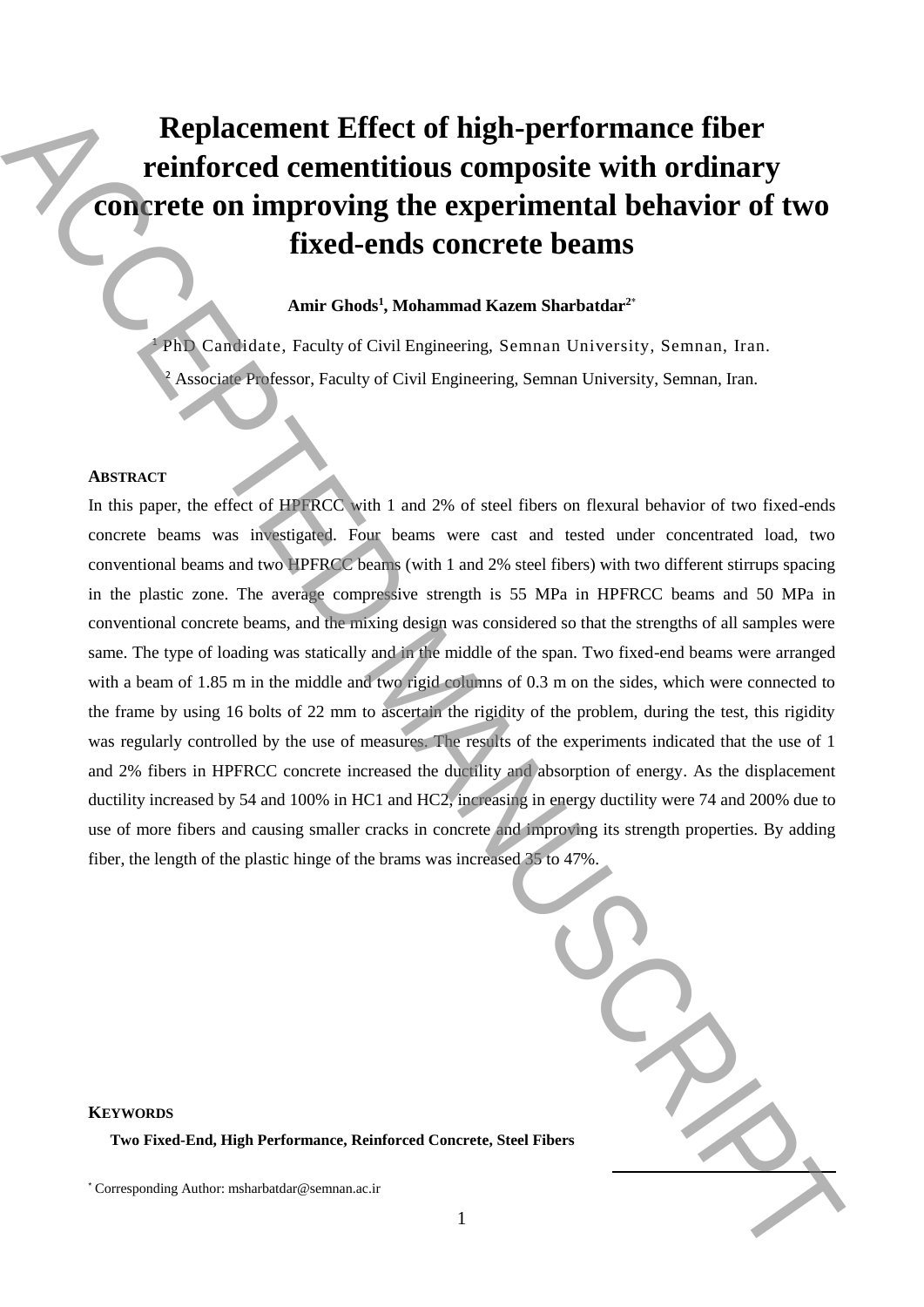#### **1. Introduction**

In recent years, incredible advancements have been made in the concrete technology which have led to production of high-performance cements (HPCs). HPC is a special type of composite cement in which separate fiber is added to the normal concrete. One of these highly efficient concretes which has become prominent in recent years is HPC. In 1960, researchers studied the effect of steel fibers on reduction of the brittleness of the concrete [1]. Naaman and Reinhardt (2013) introduced materials that had a strain hardening in tensile stages in the stress-strain curve and called it high performance. HPFRCC was classified in a manner that was separated from concrete (FRC); therefore, HPFRCC was a special type of FRC composite whose characteristic was strain hardening behavior under tensile loading after the first cracking, which was accompanied with several cracks until reaching large strains [2].

Hemmati et al. (2016) conducted parametric experiments to study the effects of compressive strength, loading type, and the ratio of tensile reinforcement on ultimate deformation properties of HPFRCC beams. It was shown that if the concentrated load in the middle of the span is changed to uniform load, the plastic hinge rotation capacity will increase [3]. The effect of the conditions of the joint between the concrete bed and the HPFRCC layer [4], the volume fraction of the fiber and the properties of HPFRCC mixture[4], growth and development of cracks [4], optimization and flexural performance [5, 6] and the tensile strain-hardening behavior [7] are the important issues investigated by the researchers in recent years. The first experimental researches about ductility and moment distribution in a continuous beam was first conducted by Mattock in 1959 [8] and was followed by Cohn in 1964 [9]. It has been concluded that moment redistribution up to a maximum amount of 25% does not cause considerable changes in cracking and the beam curvature, and this bending moment is in accordance with the elastic theory.

Hemmati et al. (2014) investigated the flexural behavior of high-performance concrete beams by considering the effect of the thickness of HPFRCC layer in the cross section of the beam under two-point flexural test. The results of the study showed that the beams produced with HPFRCC are more ductile than beams manufactured with normal concrete (reinforced concrete beam) [10]. In recent decades, the focus has been on high performance materials such as high strength concrete (HSC), using different types of fibers and modern polymers, etc., to improve the behavior of the reinforced concrete structures [11, 12]**.**

#### **2. Experimental Programs**

In order to investigate the behavior of fixed beams at both ends, 4 beams were considered. Two of these were made from High strength concrete and 2 beams were of high-performance concrete. One of the highperformance concrete beams manufactured with 1 percent of volume steel fiber and the other one had 2 percent of volume steel fiber. A 1000 kN hydraulic jack was used to apply a concentrated load in the middle of the beam. In order to measure the total applied force by the hydraulic jack, a 1000 kN load cell was employed. Moreover, the beam's deflection was measured using LVDTs at three locations, one in the middle, one at the 0.333 and the other at the 0.666 of the span lengths. Electrical strain gauges (ESG) that are 10 mm long and have electrical resistances of 120 Ohms were connected to the surface of longitudinal rebars and stirrups at 17 points. Fixed beams at both ends were prepared as a beam with a span of 1.82 m in the middle and two highly rigid short columns at the sides. These short columns were connected to the frame using 16 powerful bolts to meet the assumption of fixed end problem, and they were checked constantly during the experiment using some measures. The beam section is 30\*25 which is connected to the frame from both sides by two rigid short columns with sections of 30\*30 cm and 16 grade-20 bolts. The complete beam specifications can be observed in Fig. 1. In order to investigate the effect of fiber volume on mechanical performance of HPFRCC, the dog bone tensile test was conducted. Using Standard JSCE (Mattock 1959), the displacement transducer was adjusted by length measuring device at 80 mm. Loading was controlled according to displacement. For unilateral tension tests, the dumbbell-shaped specimens was used [8]. Figure 1. Experiment that is the setup and the setup and the setup and the setup and the setup and the setup and the setup and the setup and the setup and the setup and the setup and the setup and the setup and the setup